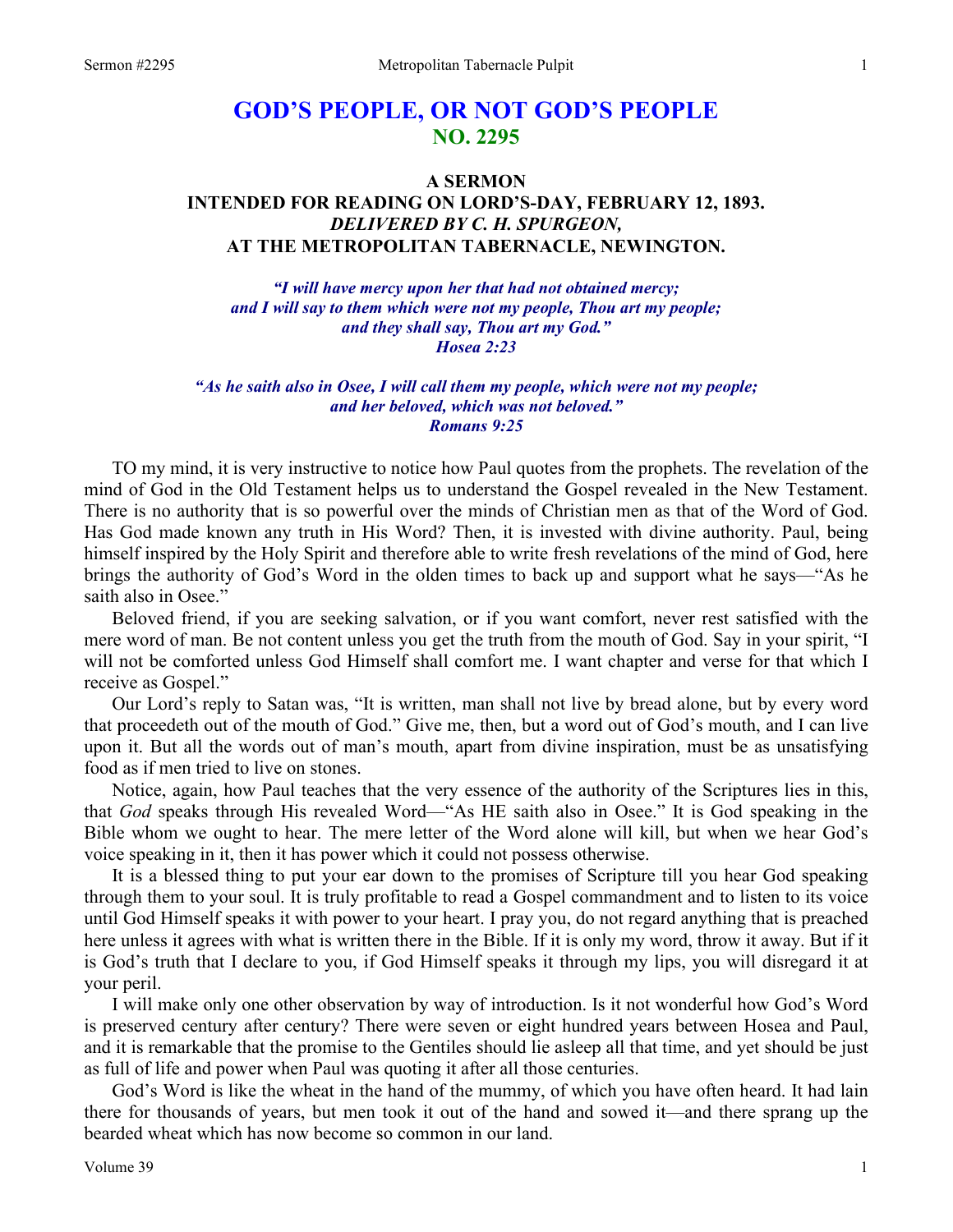So you take a divine promise, spoken hundreds or thousands of years ago, and lo, it is fulfilled to you! It becomes as true to you as if God had spoken it for the first time this very day and you were the person to whom it was addressed. O blessed Word of God, how we ought to prize you! We cannot tell yet all that lies hidden between these covers, but there is a treasury of grace concealed here which we ought to seek until we find it.

Having thus introduced our texts as taken from God's Word in the Old and New Testaments, and as being God's voice to us, speaking adown the centuries with all the freshness and force it would have if it were uttered anew tonight, I invite every unconverted person to listen with both his ears and his whole heart, to hear if there shall drop some living word of cheer and promise that shall make this evening to be his birth night. If so, this shall be the time wherein his captivity shall be ended, his mouth shall be filled with laughter and his tongue with singing—and his spirit shall rejoice in God his Savior.

**I.** Now, first, in considering the words in the epistle to the Romans, let us look at THE ORIGINAL STATE OF GOD'S PEOPLE. "I will call them my people, which were not my people; and her beloved, which was not beloved."

If we look at the original state of God's people, we shall gaze upon a very gloomy picture. Yet this portrait reveals the state in which every unconverted man is tonight—the state in which all of us, who are now saved, once were. We were not God's people—that is to say, *we had not God's approval*. I speak now of all those whom God has saved.

There was a time when there was no approval of them. As the apostle says, "They that are in the flesh cannot please God." So was it with those who were not God's people—their thoughts were contrary to God's thoughts, their ways were such as God could not endure—their speech grated in His ears, they followed the devices and imaginations of their own hearts. The prince of this world had dominion over them and God's grace had not been displayed upon them. They went astray like lost sheep.

That is your condition tonight, sinner—you are the object of divine disapproval. "Not beloved," says the text. "Not beloved." How can you be beloved of God? How can the Lord take any delight in a man who takes no delight in his God, who tries not even to think of Him—who breaks His law with impunity—and finds pleasure in that which God abhors? "Not my people," says the text, that is, they were not the subjects of divine approval.

Next, such people *receive from God no good thing of the highest order*. "Oh!" say some, "but we are receiving all sorts of temporal blessing's from God." I know you are and you ought to thank Him for them. But as you are not His people, and not beloved, even these good things turn out to be evil things to you.

Your table becomes a snare and a trap to you. Men who receive God's mercies before His grace has brought them to Himself, make idols of the good things He bestows upon them. They receive benefits at His hands and use them to provoke Him to anger. They take of their wealth and they say, with the rich fool, "Soul, thou hast much goods laid up for many years; take thine ease, eat, drink, and be merry." And so they forget that they must die and they forget their God.

Oftentimes, even health and strength become a snare to men. They will plunge into greater sin because they have so much vigor of body. We have known some who have been so robust in health that they would not think of God, or of Christ, or of their souls, or of eternity. I tell you, sinners, that while you are as you are, God's curse rests upon your blessings.

There is no good thing out of Christ, for that which would be good with Christ becomes evil without Christ. It becomes a thing which destroys rather than blesses and which helps men the more rapidly to destroy their souls. Oh, what a sad state is yours of whom God says, "They are not my people, and they are not beloved"! While they are as they are, they cannot receive the highest good from God—even the best things that He sends them they turn into evil.

Remember, too, you who know not God, that you are in a very miserable condition, because to you there is *no application of the precious blood of Christ*. Jesus died for sinners, but you pass by His cross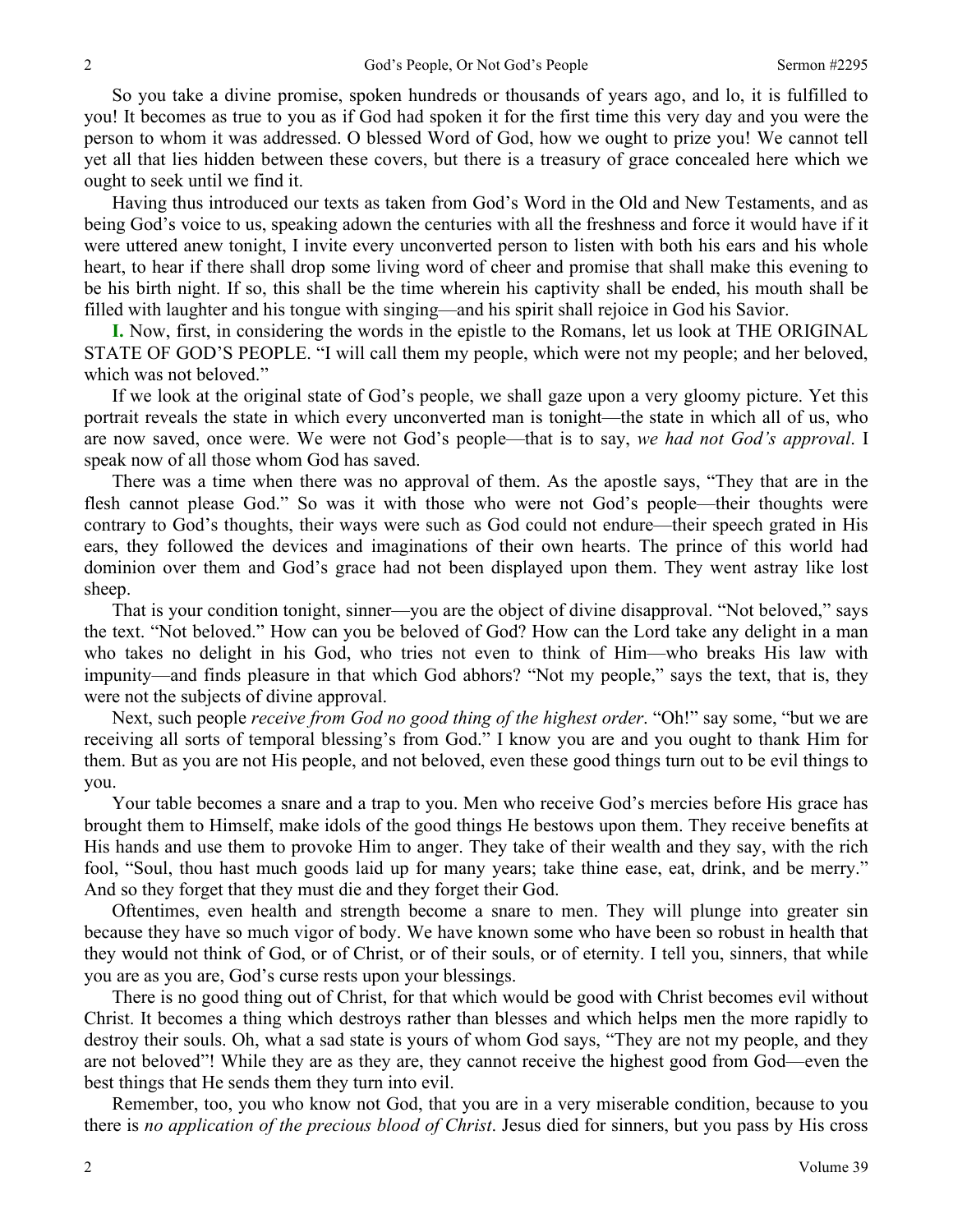as though you had nothing to do with it. Israel in Egypt was saved because God saw the blood and passed over the houses of His people. But you are not beneath that crimson sign. You have never looked to Christ by faith. No blood is on the lintel and on the two side posts of your door. All we can say of you, as we look at you, is, "Not beloved. Not beloved."

Oh, poor souls, you who have not believed, what does the Scripture say to you? Why, that you are "condemned already" because you have not believed in the name of the only begotten Son of God. You who have not believed in Christ are lying in the wicked one—and what does that expression mean? Why, lying in his bosom, as if you were the darling children of the devil. How can there be any sign of the divine delight or satisfaction towards you while your delight is in Satan and in sin?

No, you have no interest in the precious blood of Jesus. Ah, me! What should I do if this were my case? I would sooner lose my eyes, my hearing, my sense of taste. I would sooner lose life itself than lose an interest in the precious blood of Jesus. Yet some of you live at ease though there has been for you no pardon of sin, no washing in the blood of sprinkling. You are still guilty before God.

Again, when these people were called by God, "not my people," and "not beloved," there had been *no saving work of the Spirit of God upon them*. I am addressing some here tonight who have never had their hearts broken by the Spirit of God. They have never been brought to repentance, they have never been led to faith in Christ. Consequently, to them the Spirit of God is not a Quickener. To them He is not a Comforter. To them He is not an Illuminator. All His divine offices are fulfilled in other people, but not in them. They are strangers to that blessed power without which no man can come to God, or believe in Christ.

Oh, what a sad condition for any to be in—"not my people," and "not beloved"! They have no trace of that life which they would have if the Spirit of God had made them to pass from death unto life. God is not the God of the dead, but the God of the living—and as long as you are dead in sin, He is not your God in this special sense—neither does He call you His people.

Those who are in that sad state have *no relief in prayer*. They do not pray—they cannot pray. Now, when I am in trouble, I need nobody to advise me to pray. A trouble no sooner comes to me than I spread it before God and I find a sweet relief at once. Oh, if there were no mercy seat, I should wish that I had never been born!

But there are some of you who never truly pray. Such prayers as you do offer have no heart in them, no life in them, and therefore God does not hear you, and you live on in this world without prayer. Men, how can you exist thus? Life must be to you like a burning desert where every particle of sand blisters the foot that treads upon it. What can this world be to a prayerless man?

And as you are without prayer, so you are *without the promises of God to sustain you*. The wealth of God's people seldom lies in ready money. Their treasure consists mostly in promises to pay—promises which God has made to His own people. But for the ungodly there are no blessed promises. God will give nothing to you who will not even believe His Word. He has made no covenant with you who will not even trust His Son.

You remain as He saith—it is not my word, but His—"not my people," and "not beloved," as long as you are without faith in the Lord Jesus Christ. Whatever promises He has made to His people, you are without power to plead those promises at the throne of grace, for they do not belong to you.

In addition to all this, you are now *without any fellowship with God, or with His Son, Jesus Christ*. God made this world, but you never speak with the world's Maker. You are guardianed by His providence and yet you have no fellowship with the God who rules over all. Why, the joy of life to some of us lies mainly in our fellowship with our Lord and Savior Jesus Christ. He is the very center of the circle in which we move. He is the height and glory of our manhood, the all in all of our existence.

We would not wish to live if it were not for Him. He is the sun that makes our heaven bright—all would be dark without Him—and yet some of you have no communion with Him, perhaps not even any knowledge of Him. Oh, my dear friend, you have no Christ, no Savior, no communion with God, no fellowship with the Most High! What a terrible condition is yours!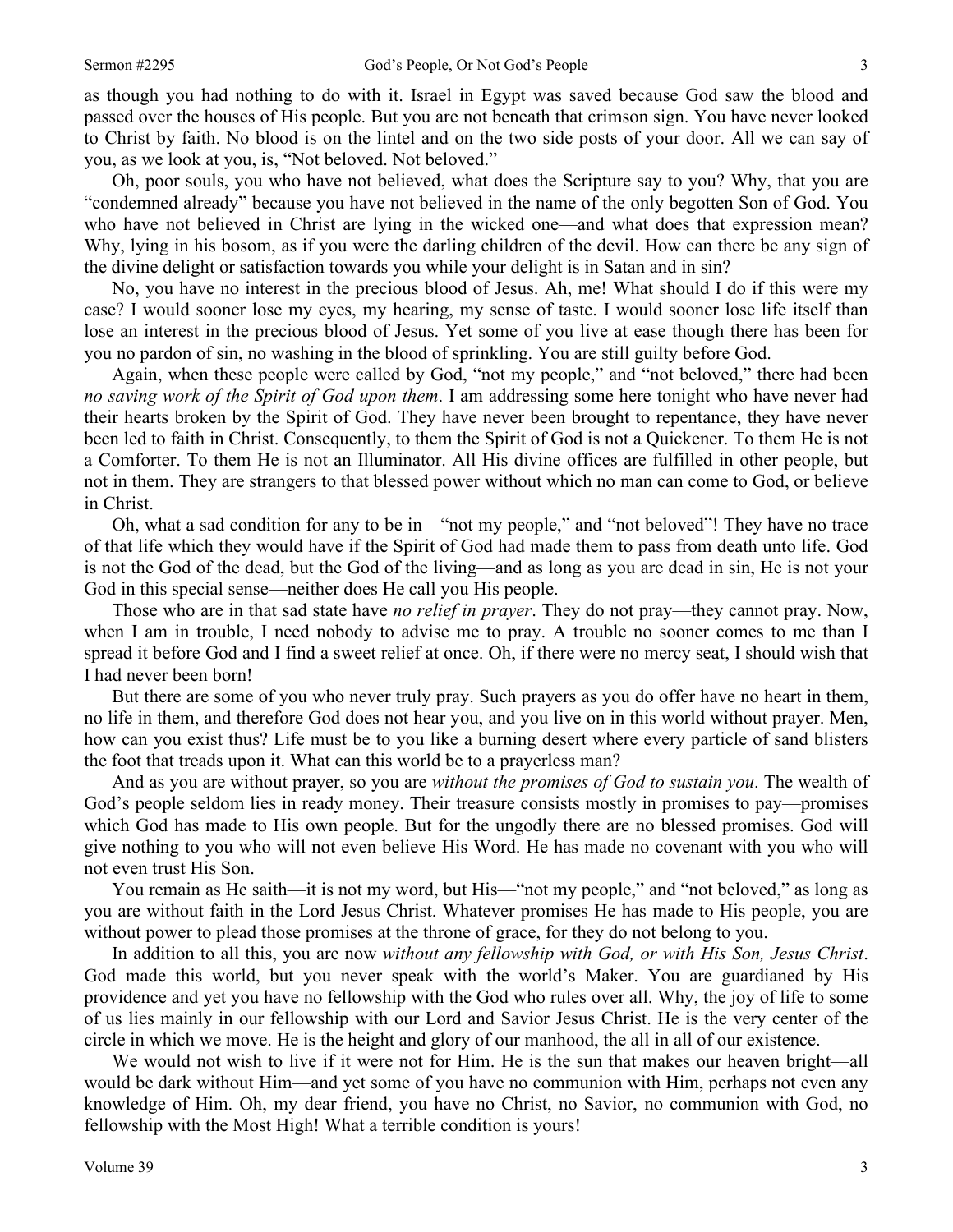Besides this, *you have no hope of heaven*. If you were to die as you now are, what could be your eternal portion but to be driven from the presence of God and from the glory of His power? The Lord Jesus would say of you, "I never knew them, I never knew them. They are not my people. They are not My beloved." Why, you have never even sought Him. You have never cried to Him. You have never forsaken the sin which He hates! You have never rested upon the atonement which He has made. You have never trusted in His living power to save. Ah, poor creatures that you are, how I do pity you!

"Do not call us poor," say you. "We are rich, we are increased in goods, and have need of nothing." So much the worse is your poverty, because of your fancied wealth. It will be an awful thing to go from your well-spread table to the place where you will be denied a drop of water to cool your burning tongues.

It will be a terrible thing if you go from the weakness and sickness of the dying bed at once to stand before your God—to be driven from the pangs of your last moments into that dread position of a culprit, unpardoned—to receive sentence from the great Judge of all. "Not my people," and "not beloved." I cannot bear the thought of your doom and I can say no more on that terrible theme.

**II.** But now, in the second place, I have to speak of THE NEW CONDITION OF GOD'S PEOPLE.

Listen, and as you listen, may God make it to be your new condition. There are many in this world to whom my text has been proven to be true—"I will call them my people, which were not my people; and her beloved, which was not beloved."

Now see the change which God can make. It is God who makes it. The very same people of whom He said, "They are not my people," He now calls His people. Ay, and in the very place where He said that they were not His people, He says they are the people of the living God. Now, what if tonight I have been saying of such and such that they are not God's people? But what if, before they leave this place, God should say to them, "You are my people"? Oh, what a blessed change would have taken place in them! Let me describe it.

If the Lord shall say to us, tonight, "Ye are My people, and ye are My beloved," then we shall know, first, that *He thinks upon us*, that His mind is toward us, that He has a kindly regard for us, that He takes delight in us, that His heart is set on doing us good. Oh, you who love the Lord and are His children, think of this—you have the thoughts of God running towards you in streams of ever-abounding tenderness, and mercy, and goodness, and faithfulness!

And as the Lord thinks of us, *He speaks to us*. Oh, to think that the Lord should speak to those who were not His people once, and speak to them so effectually as to make His sweet promises enter into their ears, yea, into their hearts, and should become familiar to them, for, "the secret of the LORD is with them that fear him; and he will shew them his covenant"!

Oh, how sweetly does God commune with His own children! How He does open up His very heart to them and make them to know Him, even as Jesus manifests Himself unto His chosen as He does not unto the world! It is a choice privilege of a child of God to be thought of and then to be spoken to by the Lord.

More than that, *God hears us speak*. When we are His people, and His beloved, then our accents become sweet in His ears. You know that your dear children often speak very poorly and badly, and other people do not much care to listen to their talk. But to a father's ear the sound of his own child's voice is always sweet.

You have been away from home for some weeks. I know that you are longing to hear the dear prattlers once again. Well, like as a father loves the voice of his child, so does our heavenly Father love the voices of His beloved whom He calls His people—and He has regard to what they say—He hearkens to the voice of their cry.

Then, beloved, He not only hears us, but *He grants us our desire*. He will come to our deliverance in the time of trouble. He will bestow upon us all good things—"No good thing will he withhold from them that walk uprightly." Oh, the privileges of those who are God's people! The theme is too vast for human language to compass.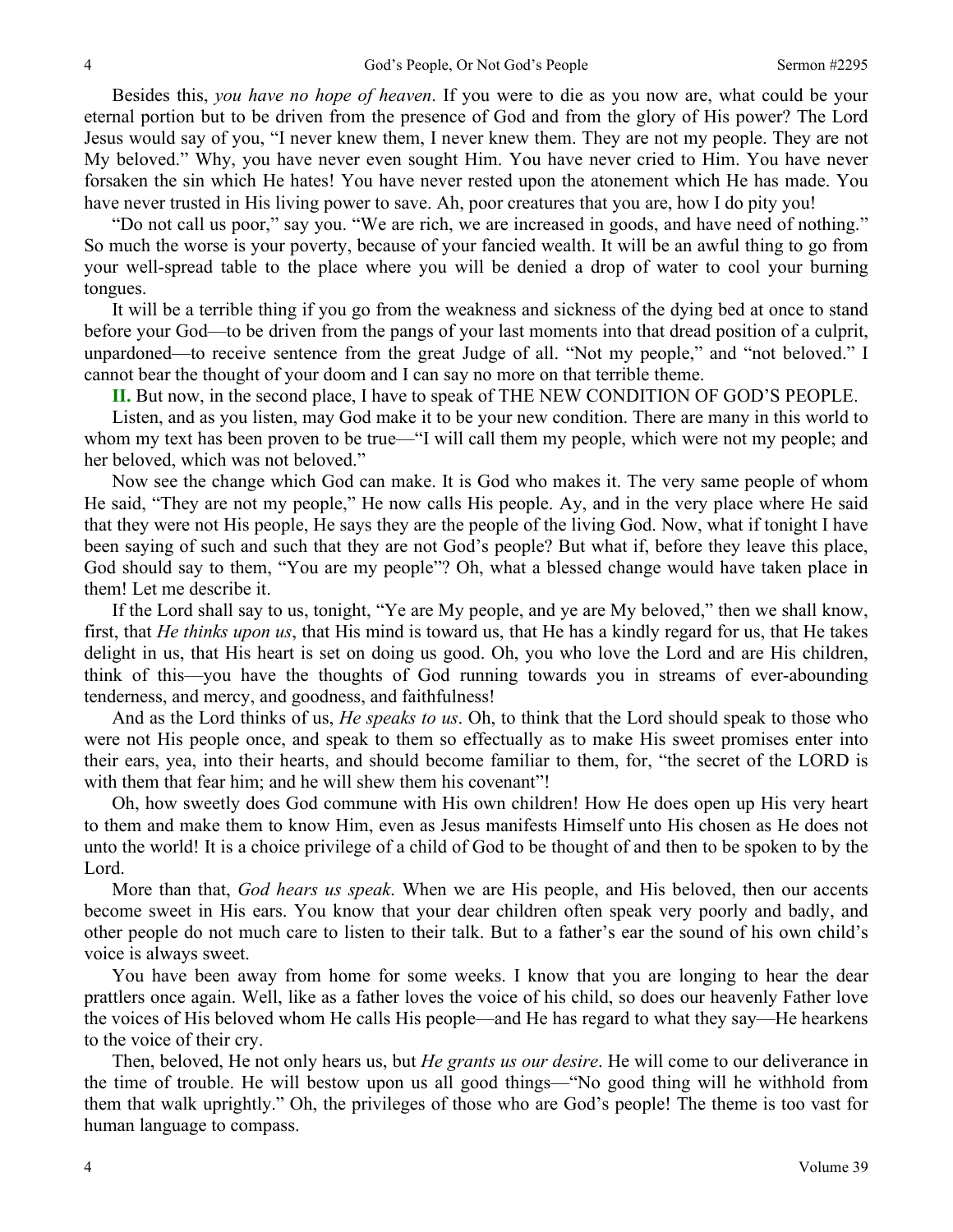One special mark of our new condition is that the Lord *forgives our sin*. Once we were loaded with sin, but now we have not a single sin left upon us. The blood of Jesus Christ, God's dear Son, cleanses us from all sin. Paul challenges the whole universe to lay anything to the charge of God's elect, for God has justified them.

"Who is he that condemneth? It is Christ that died, yea rather, that is risen again, who is even at the right hand of God, who also maketh intercession for us." Oh, the heaped-up blessedness of the man whose transgression is forgiven, whose sin is covered! And that is true of all whom God calls His people, though they once were not His people.

And then, dear friends, sin being forgiven, the Lord *works all things for our good.* Whether we are joyous or depressed, if we are the Lord's people, all is working for our good. "We know that all things work together for good to them that love God, to them who are the called according to His purpose." Our losses and our crosses, our bereavements and our bodily pains, as well as our rapturous joys and our highest delights, are all working out the best results for us.

More than this, when we are in trouble, *God pities us*, for "like as a father pitieth his children, so the LORD pities them that fear him." Ay, and *He sends us relief,* too, according to that word of David, "Many are the afflictions of the righteous: but the LORD delivereth him out of them all." What is better still, *God dwells in us*, as He said, "I will dwell in them, and walk in them; and I will be their God, and they shall be my people." And the Holy Spirit has come, and taken up His abode in these mortal bodies—and He dwells there, our Teacher and our Comforter, our Guide and our Friend.

By and by, *the Lord Jesus will come again and receive us unto Himself*, that where He is there we may also be. I wish I had the tongues of men and of angels that I might tell you the splendor of the position of those who are the Lord's own people, the Lord's own beloved. And who were these people once? I come back to my text again. They were not God's people, and not beloved—"I will call them my people, which were not my people; and her beloved, which was not beloved."

Now then, some of you, whom God cannot now look upon except with anger—why should He not look upon you with love tonight through Jesus Christ? He that believes in Christ Jesus may have the blessed assurance that the Lord loves him and that he is one of the Lord's people.

You may have come in here saying, "I belong to the devil. I am sure I do. I feel within my spirit that I am under his cruel sway. Alas! I have not a spark of grace, or a thought of goodness. I am as far off from God, holiness and heaven as I can ever be." Then to you, may God say, "I will call them my people, which were not my people; and her beloved, which was not beloved"! Oh, the magnificence of this grace that waits not for man, neither tarries for the sons of men, but works according to the eternal purposes of God and accomplishes all His sovereign will!

**III.** This brings me, in the third place—going back to the text in Hosea—to notice THE GRAND RESULT OF THIS WONDERFUL CHANGE.

"I will say to them which were not my people, thou art my people; and they shall say, Thou art my God." Here is a dialogue between the Lord and His people. God says something to them and they say something to Him.

Remember that there is no change in God—it is only a change in our relation to Him, because those who have become His people were really His people, in His everlasting purpose, from before the foundation of the world—though they were not actually so as to their own spiritual condition. But now, when this change comes to pass in their relations to God, see the grand result of it.

First, *the Lord says, "Thou art my people*." Now I pray that the Lord may come tonight, and speak to some who never made mention of His name before, some who never knew Him, who never trembled at His Word, never hoped in His mercy, never trusted in His Son, never, indeed, meant to be His people at all.

I trust that the Lord will now say to some of them, "Thou art my people." Oh, what a wonderful experience it is when the poor lost sinner finds out that he belongs to God, that he has been redeemed by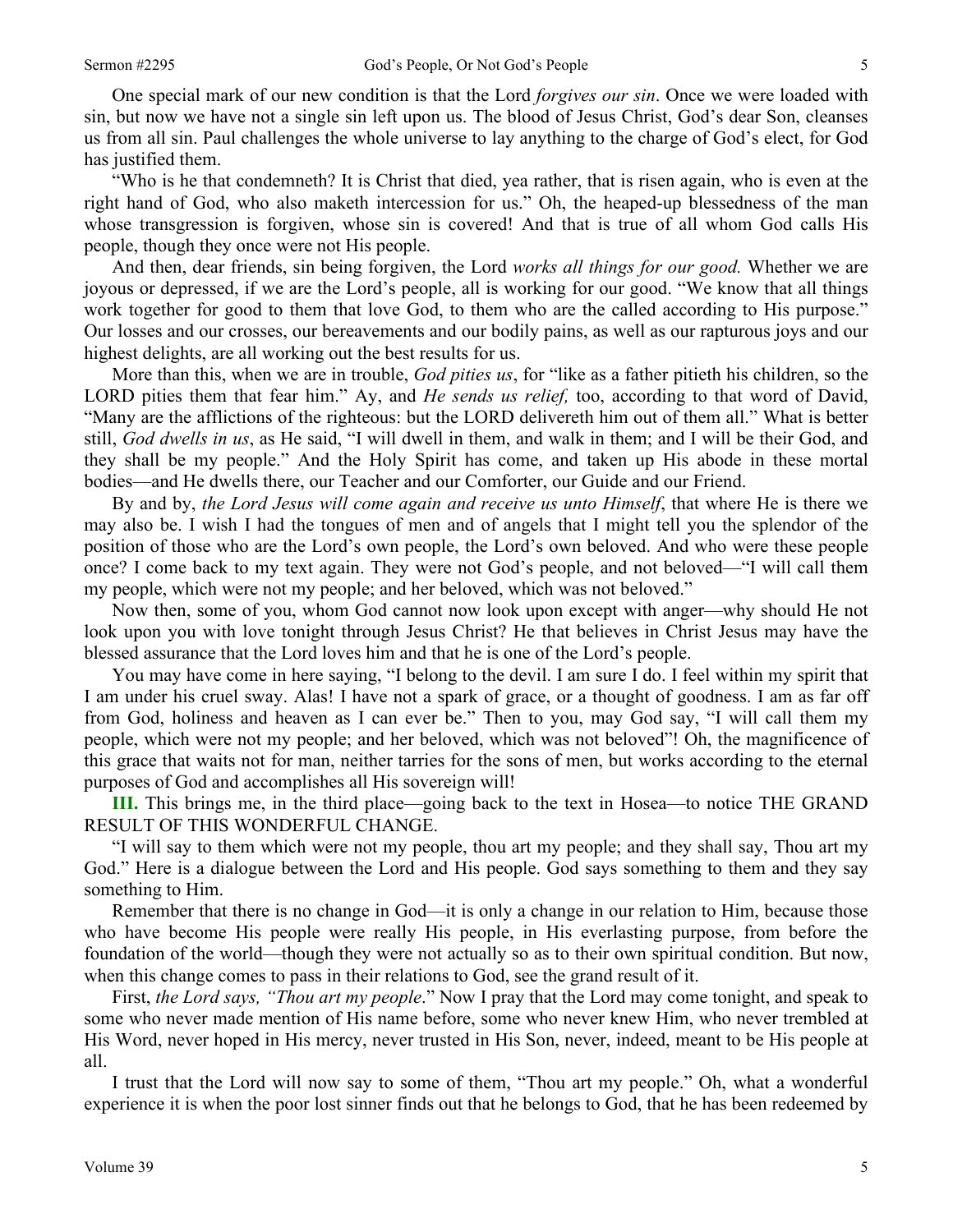the precious blood of Christ, that God means to save him, that He will not let His Son's blood be shed for him in vain!

I remember the shame and yet the joy that filled my soul when I first woke up to the consciousness of what Christ had done for me. I remember the confusion of face I felt because I had treated such a Savior so badly and yet I also felt intense delight in thinking that He loved me, notwithstanding all my sins.

This is a text that comforted me—I pray the Lord to send it home to some other heart— "I have loved thee with an everlasting love: therefore with lovingkindness have I drawn thee." And this one, also, "I have called thee by thy name; thou art mine." Oh, if the Holy Spirit would apply those words with power to some sinner's heart tonight, what a running after God, what a seeking after Christ there would be!

"I will say to them which were not my people, Thou art my people." The Lord does not always say that to His people with equal force. At first, they half hope that it is so. They indistinctly hear His voice saying it, but as faith increases, they hear Him say it more distinctly, "Thou art my people." I feel that it is most gracious of God to call those His people that were not His people. You see that He gives them a new name and that overrides the old one.

I think that I hear someone saying, "I have found the Savior." "What? What?" says somebody who knows you. "You? Heugh! We all know what *you* were." Perhaps one says, "Ah, you know that you have been as bad as any of us!" Possibly in one case they might say, "You talk of being God's child? You are a fallen woman," or, "You have been a thief," or, "You have been a liar," or, "You have been a frequenter of places where God is forgotten, a lover of pleasure rather than a lover of God."

Yes, but beloved, if the Lord says, "I have called thee by thy name; thou art mine," you can say to yourself, "They may say what they please about me, and I must own the truth of it all, but this word of the Lord, 'Thou art mine,' overrides it all."

What a blessed text this is for one who has lost his character, for one who has lost all repute! If you come to Christ, and believe in Him, here is a text that applies to you. God says, "Since thou wast precious in my sight, thou hast been honourable, and I have loved thee." God can make "right honorables" out of those who are in themselves most dishonorable, and He can give them a name and a place among His people.

Yet I can imagine God looking upon someone here to-night, and saying of such an one, "How can I put *him* among the children? What! Put such a sinner among my children?" I can fancy there is somebody here who is so extremely sinful that if I were to propose to God's people that he should be received among them, they would say, "We would not like to receive that man into the church."

Ah, but when our heavenly Father welcomes home His prodigal son, He will not have the elder brother talk like that. He comes out and reasons with him, and says, "It was meet that we should make merry, and be glad, for this, your brother, was dead, and is alive again, and was lost, and is found."

Jesus would have us receive the very chief of sinners, the jailbirds, the hell birds, the men who have gone farthest astray—the men who have lost all hope, the most forlorn and self-condemned, the most dejected, distressed, devil-haunted men and women out of hell. These are just the people in whom the grace of God triumphs over all sin. "I will call them my people, which were not my people; and her beloved, which was not beloved." "And I will say to them, which were not my people, thou art my people."

When the Lord says this to any, their sin is put away. My Lord is a great Forgiver! My Lord, whom I preach to you tonight, who was once nailed to the cross, is able to save all them to the uttermost that come unto God by Him. "He delighteth in mercy"—it is His right-hand attribute, His last-born, His Benjamin. Never does He display His mercy more than when, like the mighty sea, His love rolls over the very tops of the mountains of iniquity and covers them.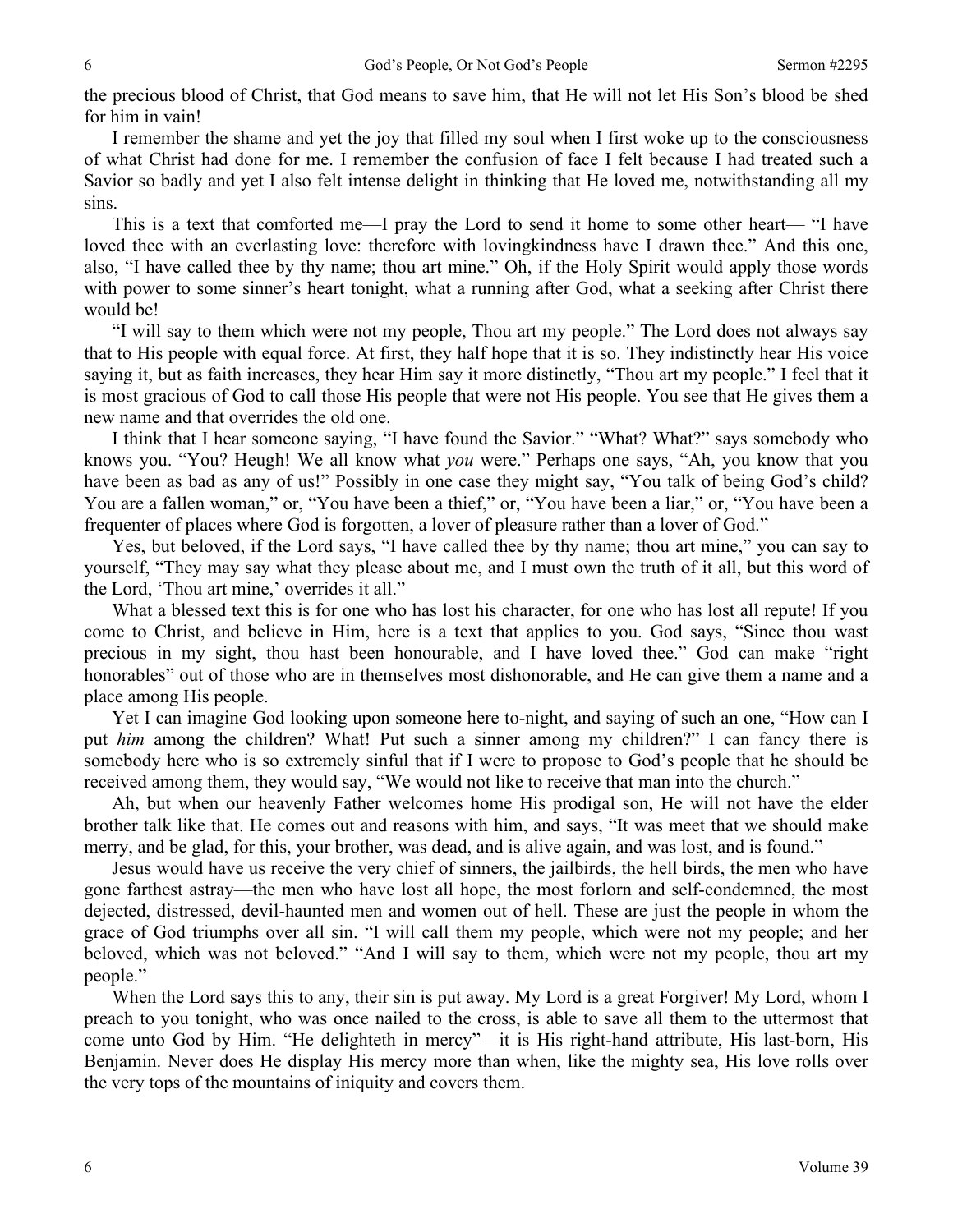I close by noticing what the Lord's people say to Him, "*They shall say, Thou art my God*." That is the right saying for every one of the Lord's people, "Thou art my God." Poor sinner, may God the Holy Spirit help you to begin to say that, "Thou art my God"!

Here is a text that should help you to say it, even as it helped me in the hour of my conversion, "Look unto me, and be ye saved, all the ends of the earth: for I am God, and there is none else." Will you look to God, sinner? Will you say to the Lord, "Thou art my God"? "My God, I have long forgotten You, I have blasphemed You, I have rebelled against You, I have desecrated Your Sabbath, I have decried Your Gospel, I have ridiculed Your servants! But behold, I look to You, for I have sinned. Have mercy upon me, for Your dear Son's sake!"

That is a good beginning, but may you have grace to advance beyond that experience, so that you may come and lay your hand on Christ, the Lamb of God, who takes away the sin of the world, saying, "This Savior is my Savior. I accept Him as my Substitute, to stand in my room, and place, and stead"! When you have once rightly uttered this blessed sentence, "Thou art my God," God's grace will help you to keep on saying it. There is no getting farther than this, "Thou art my God." That is the end of all good things. What more does a man want? What more can a man desire? There is not a good thing anywhere out of Christ.

One of the old Puritans, in the days when nobody much liked going to sea, said, "When a man is in a ship and in his own little cabin, if he casts his eye all around, and sees nothing but the wild waste of waters, without a sign of land anywhere—nothing but angry billows tossing the vessel up and down and if anyone says to Him, 'Will you leave your little cabin? Will you leave your little ship?' 'No,' says he, 'where else can I go? There is nowhere else to go."'

That is just how I feel tonight about my Lord. My cabin, my ship, my Christ, my faith in Him, gives me rest and peace. I cannot see anywhere else that I can go except to destruction and despair—so my soul says over again, "Thou art my God, thou art my God. Others may have what they will, but I will have my God. They may have what god they like, but You, Triune JEHOVAH, Father, Son, and Holy Ghost—Thou art my God and on You my soul does rest, seeking no other confidence."

Will you say that tonight, my dear hearers? I do not know your cases, but I know that if I need to get sheep into a fold, a good way is to set the gate open as widely as ever I can. And then another good way to entice the sheep in is to have rich pasture inside. Well, I have tried to set before you the rich, free grace of God to the very chief of sinners, and I have pointed to the opened door, that is wide enough to let the biggest sinner come through. Jesus said, "I am the door: by me if any man enter in, he shall be saved, and shall go in and out, and find pasture."

Now, if Noah's ark had a door that was big enough to let an elephant through, then it was big enough to let a dog through, or a fox, or a cat, or a mouse. You may come if you are the biggest sinner in the world, but I do not suppose that you are, for the biggest sinner died and went to heaven long ago. Paul says that he was the biggest sinner, the chief of sinners—and I believe that he knew what sized sinner he was. If there was room for him to go through the gate of salvation, there is room for you.

May God's grace draw you this very night—and unto the God of all grace shall be the praise forever and ever! Amen.

### **EXPOSITION BY C. H. SPURGEON**

#### *HOSEA 2:5-23*

In this chapter God compares Israel to a woman who had been unfaithful to her husband in the very worst and most wicked manner.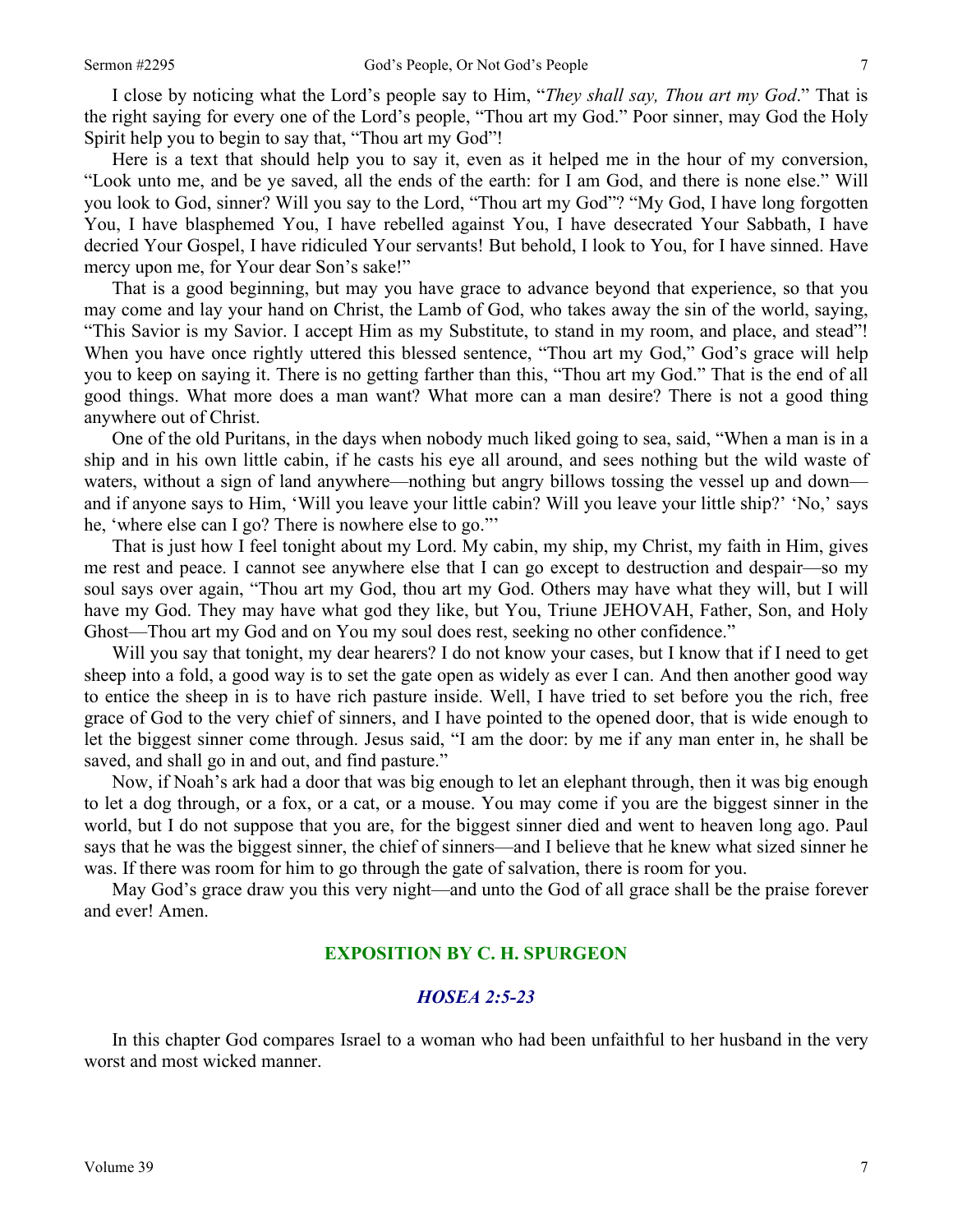**Verse 5.** *For their mother hath played the harlot: she that conceived them has done shamefully: for she said, I will go after my lovers, that give me my bread and my water, my wool and my flax, mine oil and my drink.* 

She attributed to false gods the gifts which God had given to her. This was great ingratitude to God and a high insult to His holy majesty.

**6.** *Therefore, behold, I will hedge up thy way with thorns, and make a wall, that she shall not find her paths.* 

That is what God does to sinners whom He means to save. He will not let them take their own course. He gives them thorny trials which hedge up their way. He puts an obstacle in their path perhaps some sickness or poverty. When men are desperate in wickedness, God has a way of stopping them. Even in their mad career, His mighty grace comes in and says, "So far shalt thou go, but no further."

**7.** *And she shall follow after her lovers, but she shall not overtake them; and she shall seek them, but shall not find them.* 

Thus sinners go after the pleasures of the world and the pleasures run away from them. They make one thing their god, and then another, and they put out all their strength to attain the object of their ambition, and God thwarts them. In infinite love, He baffles all their endeavors because He means to bring them to Himself.

**7.** *Then shall she say, I will go and return to my first husband; for then was it better with me than now.* 

That is what He brings us to—weary of the world, ay, weary of life itself—we get worn out in the ways of evil, and then we say, "I will go to God." What a blessed conclusion to come to! However terrible the whip with which He scourges us, it does us good. The fierce billow that washes the mariner upon the rock of safety is a blessing to him.

**8-9.** *For she did not know that I gave her corn, and wine, and oil, and multiplied her silver and gold, which they prepared for Baal. Therefore will I return, and take away my corn in the time thereof, and my wine in the season thereof, and will recover my wool and my flax given to cover her nakedness.* 

God claims the blessings of providence as His own and when He sees His people misuse them, He says, "I will recover them. She is giving them to Baal, she is using them for an evil purpose—I will take them away."

**10-11.** *And now will I discover her lewdness in the sight of her lovers, and none shall deliver her out of mine hand. I will also cause all her mirth to cease, her feast days, her new moons, and her Sabbaths, and all her solemn feasts.* 

When God deals with men, He uses no half measures. If they have been very happy in the ways of sin, and He intends to save them from their evil courses, He will take away all their joy. They shall henceforth have none of the merriment in which they indulged. He will give them better happiness by and by, but for the time being it shall be true, "I will cause all her mirth to cease."

**12.** *And I will destroy her vines and her fig trees, of which she hath said, These are my rewards that my lovers have given me: and I will make them a forest, and the beasts of the field shall eat them.* 

Her most precious things shall be destroyed, or if they are allowed to exist, they shall become a cause of fear and trouble. Oh, how often have I seen this verified in the experience of men and women whom God has saved by His almighty grace!

**13.** *And I will visit upon her the days of Baalim, wherein she burned incense to them, and she decked herself with her earrings and her jewels, and she went after her lovers, and forgat me, saith the LORD.* 

They burnt no incense at Jerusalem. They refused to offer sacrifice there, but they went to this hill and to that, to worship the different images of Baal, and said, "These are our gods." Therefore, God says that He will make them sick of their idolatry. They shall grow tired of thus polluting His holy name and degrading themselves by worshipping things made of wood and stone.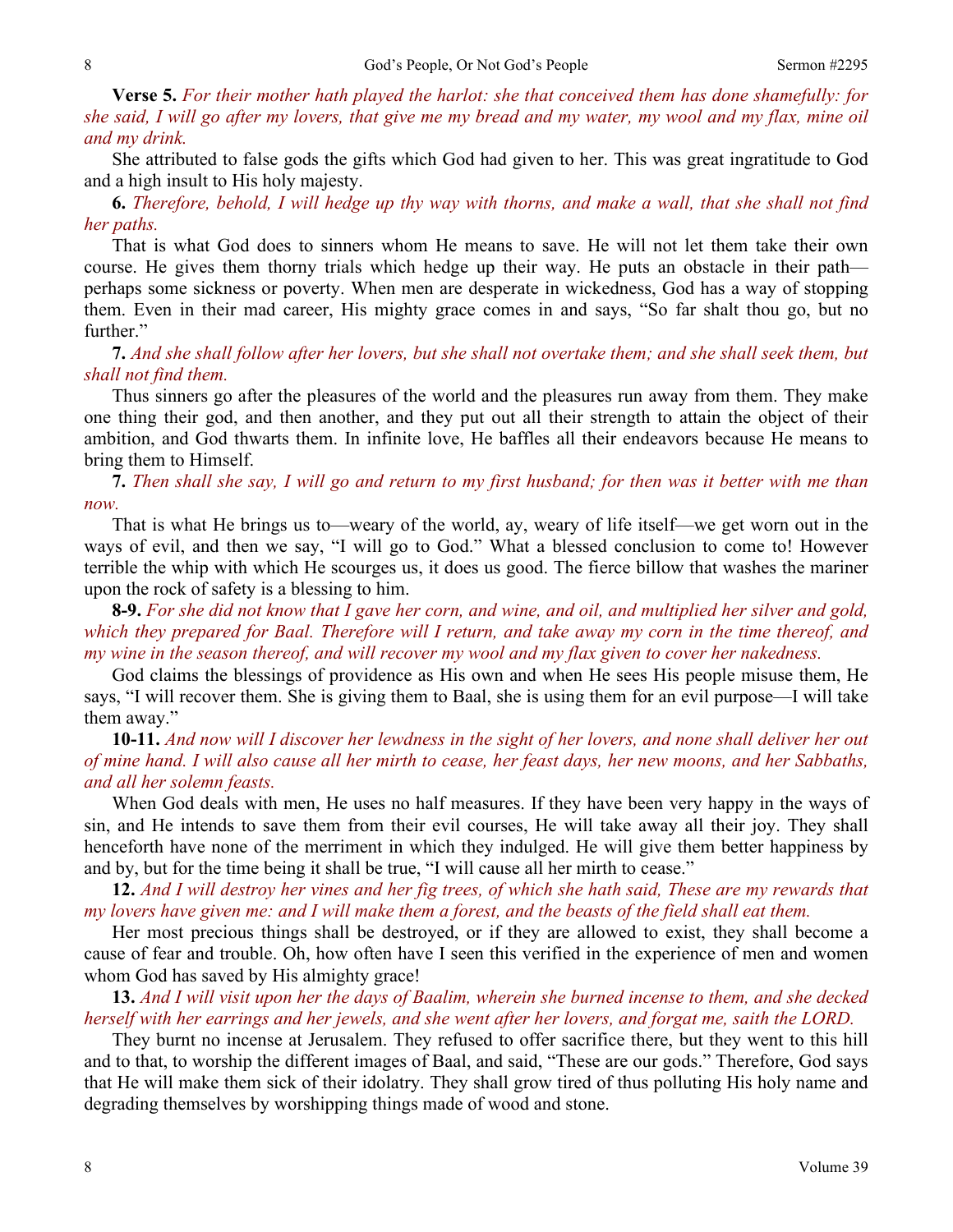**14.** *Therefore, behold, I will allure her, and bring her into the wilderness, and speak comfortably unto her.* 

Oh, glorious verse! She that went so far astray, God will come and draw her back from the path of sin. He will get her alone. He will bring her into a place of grief and sorrow, a wilderness—and then He will come near and speak sweet words of comfort into her ear. "I will allure her," as the bird catchers whistle to the birds and draw them to the net, so will I allure her, and bring her into the wilderness, the place of loneliness, the place of want, and "I will speak to her heart," so the Hebrew has it, for God knows how to speak, not only into the ear, but into the heart.

**15.** *And I will give her her vineyards from thence,* 

He will give back what He took away. He will seal with lovingkindness the real kindness which made Him deal roughly with her at first.

**15.** *And the valley of Achor for a door of hope: and she shall sing there, as in the days of her youth, and as in the day when she came up out of the land of Egypt.* 

Oh, backslider, God can give you back your early joy, your early love, ay, and your early purity. And He can make you sing as at the beginning! Wherefore, be of good comfort and come to your Lord—come even now, with all your sins about you—and He will receive you.

**16.** *And it shall be at that day, saith the LORD, that you shall call me Ishi; and shall call me no more Baali.* 

"Baali" means, "My lord," in the sense of domination. But God will not seem to us anymore like a domineering governor, as we once thought Him. But we shall call Him "Ishi," "My husband." There shall be such nearness of love, such confidence of hope between the restored soul and her God, that she shall call Him no more Baali, but Ishi.

**17.** *For I will take away the names of Baalim out of her mouth, and they shall no more be remembered by their name.* 

Oh, the love of God! He does not want us to recollect our old ways. I do not like to hear people talk about their old habits, except they do it very tenderly, with many a tear and many a sigh, and tell the story to the praise and glory of divine grace. God takes the old names out of our lips—we forget them, we have done with them, we bury the dead past—and we live in newness of life.

**18.** *And in that day will I make a covenant for them with the beasts of the field, and with the fowls of heaven, and with the creeping things of the ground.* 

So that the insects should not devour the crops, the foxes should not spoil the vines, and the birds should not steal the seed. So will God take care of His people still. It does seem that, when we once get right with God, we get right with everything—when we are at peace with Him—then neither beast, nor fowl, nor creeping thing can do us harm.

**18.** *And I will break the bow and the sword and the battle out of the earth, and will make them to lie down safely.* 

They had been much troubled by war. It had killed their children, destroyed their homes, and made them poor and wretched. Now God says, "I will break the bow and the sword and the battle." How often God gives a heavenly calm to us when we are once washed in the blood of Christ and covered with His righteousness!

I remember how the storm within my heart was hushed into a deep calm as soon as I had seen my Lord and had yielded my heart to Him. Oh, you that are in storms tonight, I pray that God may bring you to Himself and give you "peace, perfect peace!" And then what more will the Lord do?

**19.** *And I will betroth thee unto me for ever;* 

What, this woman that had gone so far into evil? Can a man receive such a one back? No, but God can. He says there shall be a new betrothal, a new marriage—"I will betroth thee unto me for ever." Blessed word!

**19-20.** *Yea, I will betroth thee unto me in righteousness, and in judgment, and in lovingkindness, and in mercies. I will even betroth thee unto me in faithfulness: and thou shalt know the LORD.*